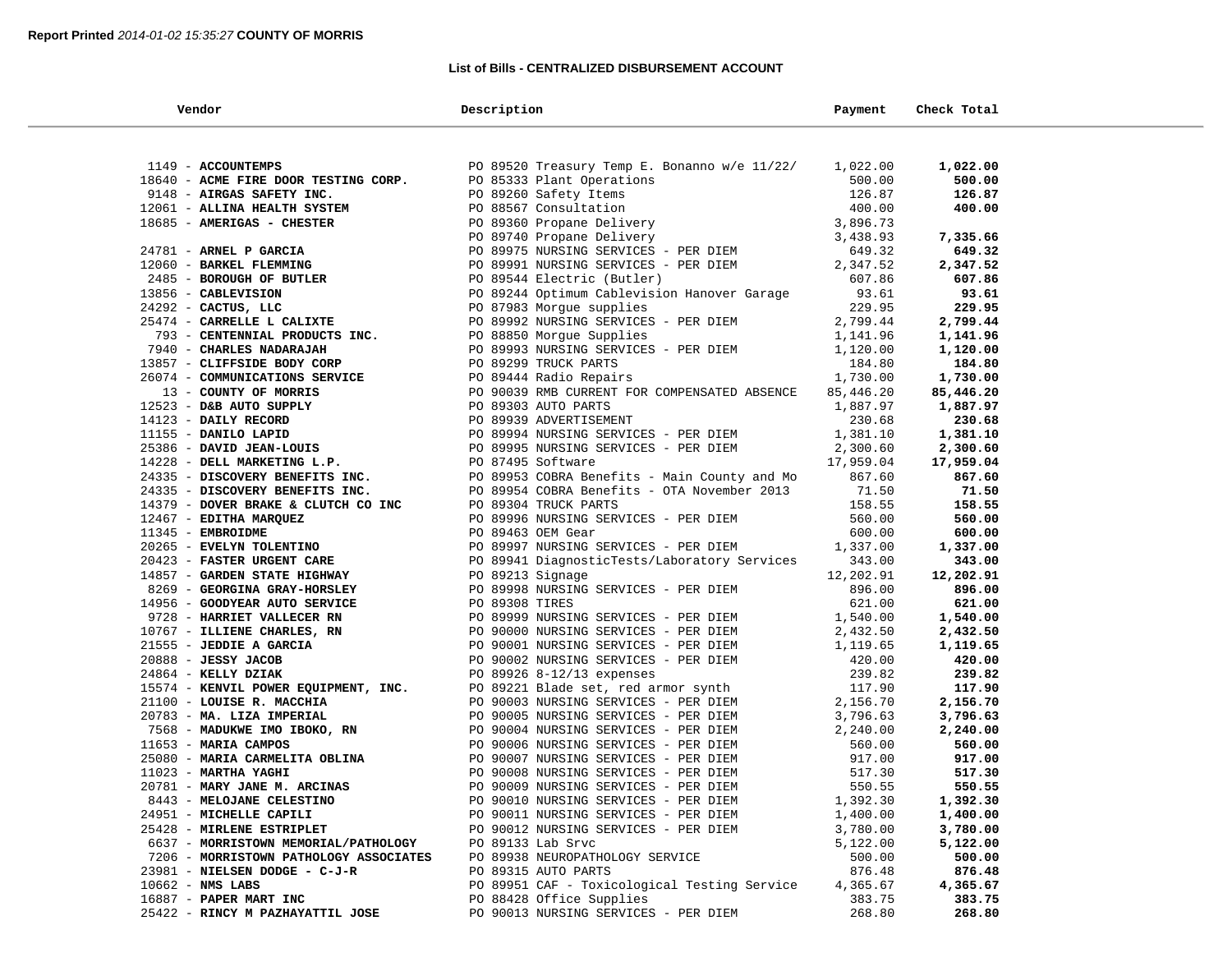| 7805 - ROSE DUMAPIT                 | PO 90015 NURSING SERVICES - PER DIEM           | 2,520.00 | 2,520.00 |
|-------------------------------------|------------------------------------------------|----------|----------|
| 24397 - ROSEMARY BATANE COBCOBO     | PO 90016 NURSING SERVICES - PER DIEM           | 2,380.00 | 2,380.00 |
| 19854 - SHEAFFER SUPPLY INC.        | PO 89214 Hose Clamps, Compact Bettery, Compact | 239.73   | 239.73   |
| 4611 - STAPLES BUSINESS ADVANTAGE   | PO 89874 Orders for toner/legal pads/paper/c   | 190.49   | 190.49   |
| 11429 - SUSSEX COUNTY MUA           | PO 89220 Street Sweeping                       | 284.70   | 284.70   |
| $25400$ - SUZIE COLLIN              | PO 90017 NURSING SERVICES - PER DIEM           | 2,940.00 | 2,940.00 |
| 20436 - TELE-COMMUNICATION, INC     | PO 88353 equipment                             | 7,221.89 |          |
|                                     | PO 88353 equipment                             | 22.36    | 7,244.25 |
| 17990 - TELESEARCH INC              | PO 89528 Adjuster Temp K. Santiago w/e 11/24   | 653.25   | 653.25   |
| 122 - TILCON NEW YORK INC.          | PO 89245 Stone                                 | 176.87   | 176.87   |
| 18105 - TOWNSQUARE DINER RESTAURANT | PO 89212 Meals                                 | 161.00   | 161.00   |
| 2773 - TRI-DIM FILTER CORPORATION   | PO 89359 Range Filters                         | 284.78   | 284.78   |
|                                     |                                                |          |          |

TOTAL **198,924.26** 

|  |  |  | Total to be paid from Fund 01 Current Fund    | 106,256.17 |
|--|--|--|-----------------------------------------------|------------|
|  |  |  | Total to be paid from Fund 02 Grant Fund      | 7,221.89   |
|  |  |  | Total to be paid from Fund 13 Dedicated Trust | 85,446,20  |
|  |  |  |                                               |            |
|  |  |  |                                               | 198,924.26 |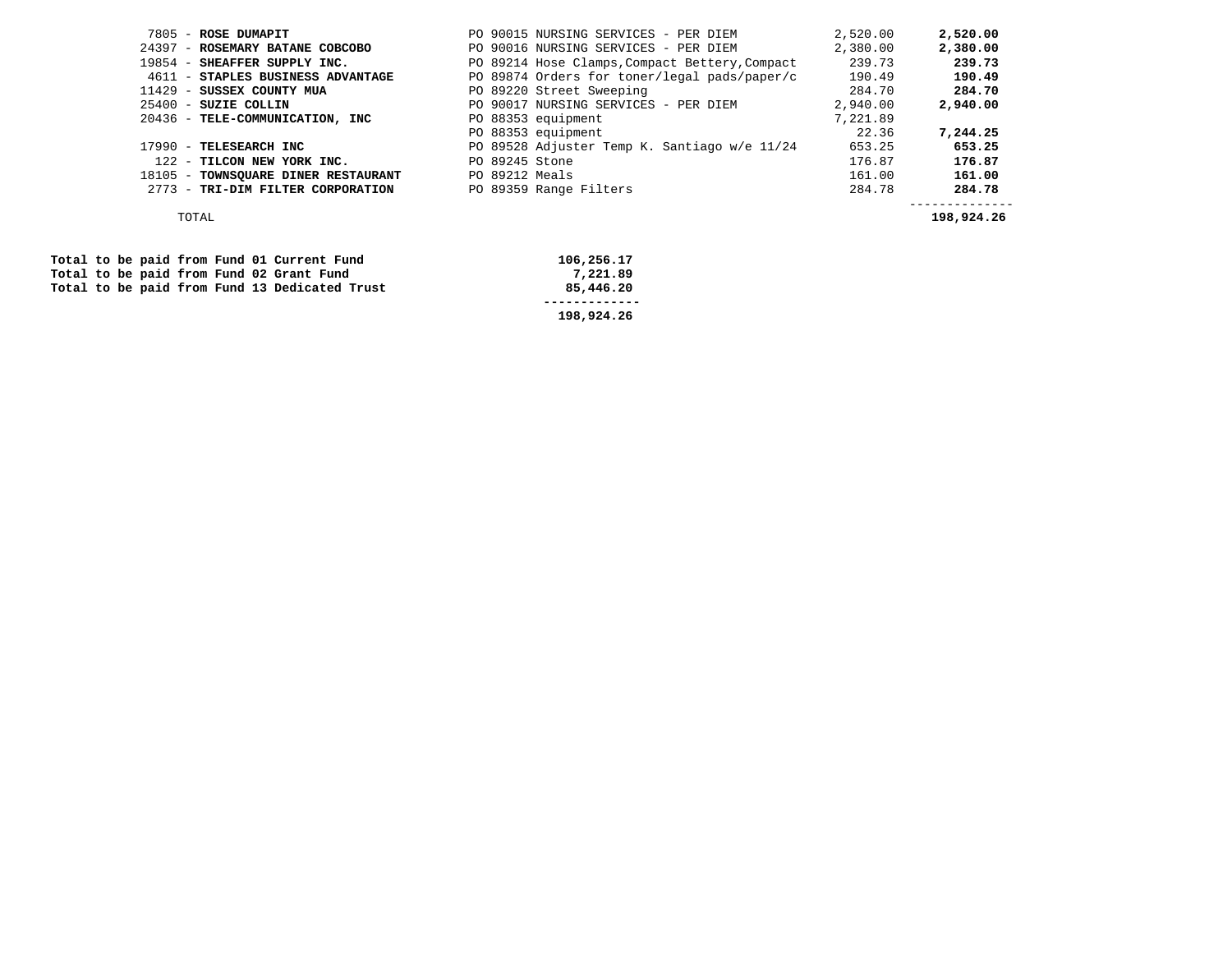## **List of Bills (Department/Account Detail) - CENTRALIZED DISBURSEMENT ACCOUNT**

| Account                                                       | P0 #                                     | Vendor                                                                                                      | Description                                                                                       | Payment         | Account Total                |  |
|---------------------------------------------------------------|------------------------------------------|-------------------------------------------------------------------------------------------------------------|---------------------------------------------------------------------------------------------------|-----------------|------------------------------|--|
|                                                               |                                          |                                                                                                             | <b>Current Fund</b>                                                                               |                 |                              |  |
| <b>DEPARTMENT 105115</b><br>01-203-20-105115-049              |                                          | 89941 FASTER URGENT CARE<br>(2013) LABORATORY SERVICES                                                      | Routine Venipuncture, Acute Hepatitis Pa<br>TOTAL FOR ACCOUNT                                     | 343.00          | 343.00                       |  |
|                                                               | TOTAL for DEPARTMENT 105115              |                                                                                                             |                                                                                                   |                 | ============<br>343.00       |  |
| <b>Clerk of the Board</b><br>01-203-20-110105-022             | 89939 DAILY RECORD<br>89939 DAILY RECORD | (2013) ADVERTISING                                                                                          | EXPRESSION OF INTEREST LEGAL NOTICE 12/<br>REPLACEMENT OF BRIDGE 12/09/13<br>TOTAL FOR ACCOUNT    | 88.04<br>142.64 | 230.68                       |  |
|                                                               | TOTAL for Clerk of the Board             |                                                                                                             |                                                                                                   |                 | ============<br>230.68       |  |
| <b>County Treasurer</b><br>01-203-20-130100-016               | 89520 ACCOUNTEMPS                        | (2013) OUTSIDE SALARIES & WAGES                                                                             | Treasury Temp Eva Bonanno for w/e 11/22/<br>TOTAL FOR ACCOUNT                                     | 1,022.00        | 1,022.00<br>============     |  |
|                                                               | TOTAL for County Treasurer               |                                                                                                             |                                                                                                   |                 | 1,022.00                     |  |
| <b>County Counsel</b><br>01-203-20-155100-058                 |                                          | 89874 STAPLES BUSINESS ADVANTAGE<br>89874 STAPLES BUSINESS ADVANTAGE<br>(2013) OFFICE SUPPLIES & STATIONERY | Order for toner (DWO) and legal pads<br>Order for paper/cartons/rubber bands<br>TOTAL FOR ACCOUNT | 112.60<br>77.89 | 190.49<br>============       |  |
|                                                               | TOTAL for County Counsel                 |                                                                                                             |                                                                                                   |                 | 190.49                       |  |
| <b>Employee Group Insurance</b><br>01-203-23-220100-090       |                                          | 89953 DISCOVERY BENEFITS INC.<br>89954 DISCOVERY BENEFITS INC.<br>(2013) EMPLOYEE GROUP INSURANCE EXPENDIT  | COBRA 11/2013 Main County and Morris Vie<br>COBRA112/2013 OTA<br>TOTAL FOR ACCOUNT                | 867.60<br>71.50 | 939.10                       |  |
|                                                               |                                          | TOTAL for Employee Group Insurance                                                                          |                                                                                                   |                 | ============<br>939.10       |  |
| <b>Office of Emergency Management</b><br>01-203-25-252100-258 | 89463 EMBROIDME                          | (2013) EQUIPMENT                                                                                            | OEM Shirts w/logo per attached invoice d<br>TOTAL FOR ACCOUNT                                     | 600.00          | 600.00                       |  |
|                                                               |                                          | TOTAL for Office of Emergency Management                                                                    |                                                                                                   |                 | <b>EEEEEEEEEEE</b><br>600.00 |  |

**Communications Center**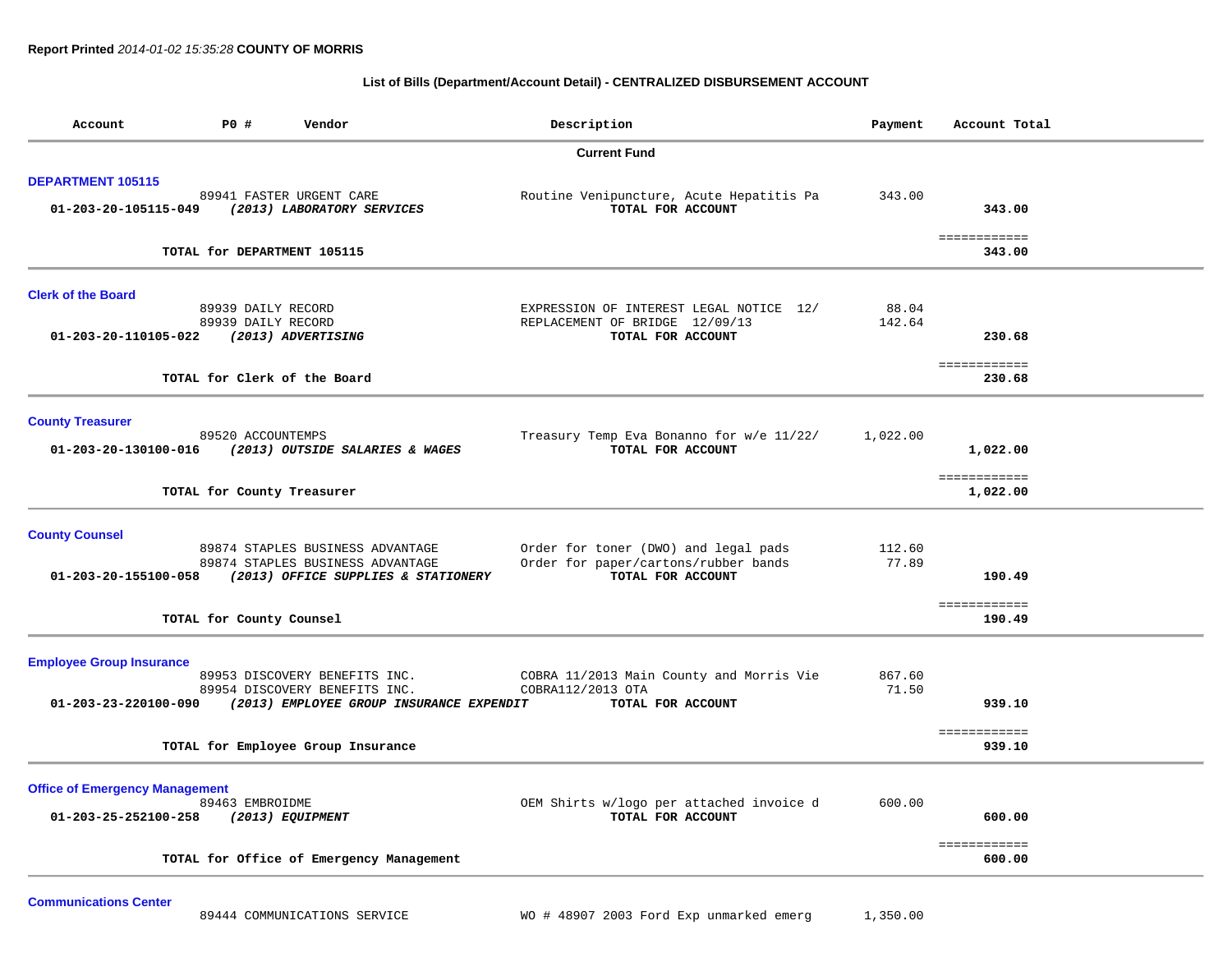|           | 190.00    | WO # 48964 install customer supplied rad                      | 89444 COMMUNICATIONS SERVICE                                                     |
|-----------|-----------|---------------------------------------------------------------|----------------------------------------------------------------------------------|
|           | 190.00    | WA # 13-057 install customer supplied ra                      | 89444 COMMUNICATIONS SERVICE                                                     |
| 1,730.00  |           | TOTAL FOR ACCOUNT                                             | 01-203-25-252105-072<br>(2013) RADIO REPAIRS                                     |
| 17,959.04 | 17,959.04 | SOL Server License for 16 Core server, q<br>TOTAL FOR ACCOUNT | 87495 DELL MARKETING L.P.<br>01-203-25-252105-078<br>(2013) SOFTWARE MAINTENANCE |
| 607.86    | 607.86    | 3680-0 dtd 12/4 Denise Drive cell tower<br>TOTAL FOR ACCOUNT  | 89544 BOROUGH OF BUTLER<br>01-203-25-252105-137<br>(2013) ELECTRICITY            |
| 22.36     | 22.36     | Ouote 329900 Nov 13 SHS 1890-10 PPT w/OD<br>TOTAL FOR ACCOUNT | 88353 TELE-COMMUNICATION, INC<br>01-203-25-252105-258<br>(2013) EOUIPMENT        |

# **County Medical Examiner Office**

|                                                    | 88567 ALLINA HEALTH SYSTEM            | Cust #15367, Case #R-13-185, Case 14-13- | 400.00   |          |
|----------------------------------------------------|---------------------------------------|------------------------------------------|----------|----------|
|                                                    | 89938 MORRISTOWN PATHOLOGY ASSOCIATES | SERVICES PERFORMED ON 12/06/13 CASE#19-1 | 500.00   |          |
| 01-203-25-254100-035                               | (2013) CONSULTATION FEE               | TOTAL FOR ACCOUNT                        |          | 900.00   |
|                                                    | 88428 PAPER MART INC                  | Conf Order 149600; AC#85925, Case Envelo | 373.75   |          |
|                                                    | 88428 PAPER MART INC                  | Shipping and Handling                    | 10.00    |          |
| 01-203-25-254100-058                               | (2013) OFFICE SUPPLIES & STATIONERY   | TOTAL FOR ACCOUNT                        |          | 383.75   |
|                                                    | 89951 NMS LABS                        | 10164 MORRIS                             | 3,515.67 |          |
|                                                    | 89951 NMS LABS                        | 10251 SUSSEX                             | 260.00   |          |
|                                                    | 89951 NMS LABS                        | 10344 WARREN                             | 590.00   |          |
| 01-203-25-254100-084 (2013) OTHER OUTSIDE SERVICES |                                       | TOTAL FOR ACCOUNT                        |          | 4,365.67 |
|                                                    | 87983 CACTUS, LLC                     | Conf Order #, 11/8/13 Drug disposal cart | 229.95   |          |
|                                                    | 88850 CENTENNIAL PRODUCTS INC.        | Conf. Order, 11/8/13 Body Bags BBDE-60-C | 775.44   |          |
|                                                    | 88850 CENTENNIAL PRODUCTS INC.        | $Conf.$ $Order, 11/8/13, BBDE-50-CF-XL$  | 217.80   |          |
|                                                    | 88850 CENTENNIAL PRODUCTS INC.        | Freight                                  | 148.72   |          |
|                                                    | 89133 MORRISTOWN MEMORIAL/PATHOLOGY   | Lab Services, Oct 2013, Case 19-13-0195  | 5,122.00 |          |
|                                                    | (2013) X-RAY & MEDICAL SUPPLIES       | TOTAL FOR ACCOUNT                        |          | 6,493.91 |

## **Road Repairs**

| Nuau Nepalis                                          |                                          |           |           |
|-------------------------------------------------------|------------------------------------------|-----------|-----------|
| 89212 TOWNSQUARE DINER RESTAURANT                     | meals $6/12-11/11/13$                    | 140.00    |           |
| 89212 TOWNSOUARE DINER RESTAURANT                     | 15% Gratuity                             | 21.00     |           |
| 01-203-26-290100-188<br>$(2013)$ MEALS                | TOTAL FOR ACCOUNT                        |           | 161.00    |
| 89213 GARDEN STATE HIGHWAY                            | black/white signs, left/right signs, res | 478.20    |           |
| 89213 GARDEN STATE HIGHWAY                            | various signs                            | 11,545.95 |           |
| 89213 GARDEN STATE HIGHWAY                            | black vinyl                              | 178.76    |           |
| 89214 SHEAFFER SUPPLY INC.                            | hose clamps, batteries                   | 200.63    |           |
| 89214 SHEAFFER SUPPLY INC.                            | drill driver                             | 219.00    |           |
| 89214 SHEAFFER SUPPLY INC.                            | CREDIT                                   | $-179.90$ |           |
| 01-203-26-290100-238<br>$(2013)$ SIGNAGE              | TOTAL FOR ACCOUNT                        |           | 12,442.64 |
| 89245 TILCON NEW YORK INC.                            | quarry process                           | 176.87    |           |
| (2013) STONE<br>01-203-26-290100-244                  | TOTAL FOR ACCOUNT                        |           | 176.87    |
| 89220 SUSSEX COUNTY MUA                               | CTM00001CM 11/19/2013                    | 168.90    |           |
| 89220 SUSSEX COUNTY MUA                               | st. sweeping 11/20/2013                  | 115.80    |           |
| 01-203-26-290100-260<br>(2013) CONSTRUCTION MATERIALS | TOTAL FOR ACCOUNT                        |           | 284.70    |
| 89260 AIRGAS SAFETY INC.                              | safety glasses                           | 78.77     |           |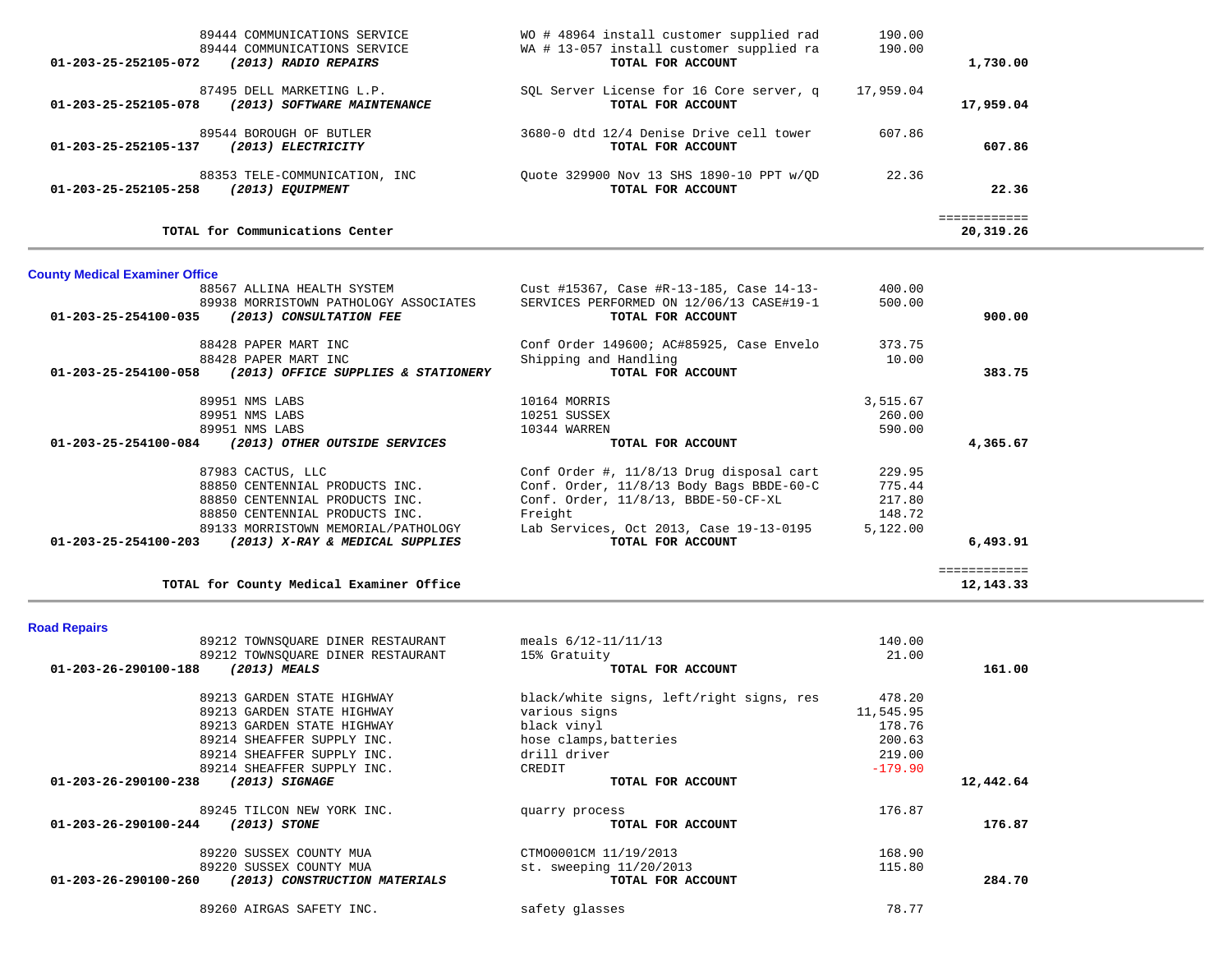| 89260 AIRGAS SAFETY INC.                                 | earplug re-fill                                | 122.22               |                          |  |
|----------------------------------------------------------|------------------------------------------------|----------------------|--------------------------|--|
| 89260 AIRGAS SAFETY INC.                                 | credit memo                                    | $-74.12$             |                          |  |
| 89244 CABLEVISION                                        | $07876 - 512349 - 01 - 9$ $12/1 - 12/31/13$    | 93.61                |                          |  |
| 01-203-26-290100-266<br>(2013) SAFETY ITEMS              | TOTAL FOR ACCOUNT                              |                      | 220.48                   |  |
|                                                          |                                                |                      | ============             |  |
| TOTAL for Road Repairs                                   |                                                |                      | 13,285.69                |  |
| <b>Bridges and Culverts</b>                              |                                                |                      |                          |  |
| 89221 KENVIL POWER EQUIPMENT, INC.                       | Blade Set 450 MM/1                             | 104.13               |                          |  |
| 89221 KENVIL POWER EQUIPMENT, INC.                       | 2.6 oz Red Armor Synth                         | 12.60                |                          |  |
| 89221 KENVIL POWER EOUIPMENT, INC.                       | Processing Charge                              | 1.17                 |                          |  |
| (2013) CONSTRUCTION MATERIALS<br>01-203-26-292100-260    | TOTAL FOR ACCOUNT                              |                      | 117.90                   |  |
|                                                          |                                                |                      | ============             |  |
| TOTAL for Bridges and Culverts                           |                                                |                      | 117.90                   |  |
| <b>Motor Services Center</b>                             |                                                |                      |                          |  |
| 89308 GOODYEAR AUTO SERVICE                              | TIRES                                          | 621.00               |                          |  |
| 01-203-26-315100-245<br>(2013) TIRES                     | TOTAL FOR ACCOUNT                              |                      | 621.00                   |  |
| 89299 CLIFFSIDE BODY CORP                                | HARNESS END                                    | 184.80               |                          |  |
| 89304 DOVER BRAKE & CLUTCH CO INC                        | FLASHER                                        | 158.55               |                          |  |
| 01-203-26-315100-261<br>(2013) SPARE PARTS FOR EQUIPMENT | TOTAL FOR ACCOUNT                              |                      | 343.35                   |  |
| 89303 D&B AUTO SUPPLY                                    | DRIVE AXLE, HUB BEARING, SWAY BAR LINK, TIE    | 1,210.93             |                          |  |
| 89303 D&B AUTO SUPPLY                                    | SEATCOVER, BULB, SWITCH, ALTERNATOR, PAD, ROT  | 794.64               |                          |  |
| 89303 D&B AUTO SUPPLY                                    | CREDIT                                         | $-62.60$             |                          |  |
| 89303 D&B AUTO SUPPLY                                    | CREDIT                                         | $-55.00$             |                          |  |
| 89315 NIELSEN DODGE - C-J-R                              | TRANSMTR, KEY BLANK                            | 145.48               |                          |  |
| 89315 NIELSEN DODGE - C-J-R                              | TRANSMTR, KEY BLANK                            | 145.48               |                          |  |
| 89315 NIELSEN DODGE - C-J-R                              | TENSIONER, BELT                                | 268.00               |                          |  |
| 89315 NIELSEN DODGE - C-J-R                              | PIVOT, WASHER, BOLT                            | 69.52                |                          |  |
| 89315 NIELSEN DODGE - C-J-R                              | BATTERY                                        | 200.00               |                          |  |
| 89315 NIELSEN DODGE - C-J-R                              | COVER                                          | 48.00                |                          |  |
| (2013) VEHICLE REPAIRS<br>01-203-26-315100-291           | TOTAL FOR ACCOUNT                              |                      | 2,764.45                 |  |
| TOTAL for Motor Services Center                          |                                                |                      | ============<br>3,728.80 |  |
|                                                          |                                                |                      |                          |  |
| <b>MV:Administration</b>                                 |                                                |                      |                          |  |
| 89975 ARNEL P GARCIA                                     | LPN, 12/17/13-12/26/13                         | 649.32               |                          |  |
| 89991 BARKEL FLEMMING                                    | LPN, 12/15/13-12/27/13                         | 2,347.52             |                          |  |
| 89992 CARRELLE L CALIXTE                                 | LPN, 12/16/13-12/27/13                         | 2,799.44             |                          |  |
| 89993 CHARLES NADARAJAH                                  | RN, 12/15/13-12/28/13<br>RN, 12/19/13-12/28/13 | 1,120.00             |                          |  |
| 89994 DANILO LAPID<br>89995 DAVID JEAN-LOUIS             | LPN, 12/15/13-12/28/13                         | 1,381.10<br>2,350.60 |                          |  |
| 89995 DAVID JEAN-LOUIS                                   | RECAPTURE OF OVERPAYMENT                       | $-50.00$             |                          |  |
| 89996 EDITHA MARQUEZ                                     | RN, 12/16/13-12/17/13                          | 560.00               |                          |  |
| 89997 EVELYN TOLENTINO                                   | RN, 12/15/13-12/28/13                          | 1,337.00             |                          |  |
| 89998 GEORGINA GRAY-HORSLEY                              | LPN, 12/21/13-12/28/13                         | 896.00               |                          |  |
| 89999 HARRIET VALLECER RN                                | RN, 12/19/13-12/27/13                          | 1,540.00             |                          |  |
| 90000 ILLIENE CHARLES, RN                                | RN, 12/15/13-12/28/13                          | 2,432.50             |                          |  |
| 90001 JEDDIE A GARCIA                                    | RN, 12/21/13-12/28/13                          | 1,119.65             |                          |  |
| 90002 JESSY JACOB                                        | LPN, 12/18/13-12/27/13                         | 420.00               |                          |  |
| 90003 LOUISE R. MACCHIA                                  | RN, 12/16/13-12/27/13                          | 2,156.70             |                          |  |
| 90004 MADUKWE IMO IBOKO, RN                              | RN, 12/15/13-12/28/13                          | 2,240.00             |                          |  |
| 90005 MA. LIZA IMPERIAL                                  | RN, 12/16/13-12/28/13                          | 3,796.63             |                          |  |
| 90006 MARIA CAMPOS                                       | RN, 12/21/13-12/22/13                          | 560.00               |                          |  |
| 90007 MARIA CARMELITA OBLINA                             | LPN, 12/21/13-12/28/13                         | 917.00               |                          |  |
|                                                          |                                                |                      |                          |  |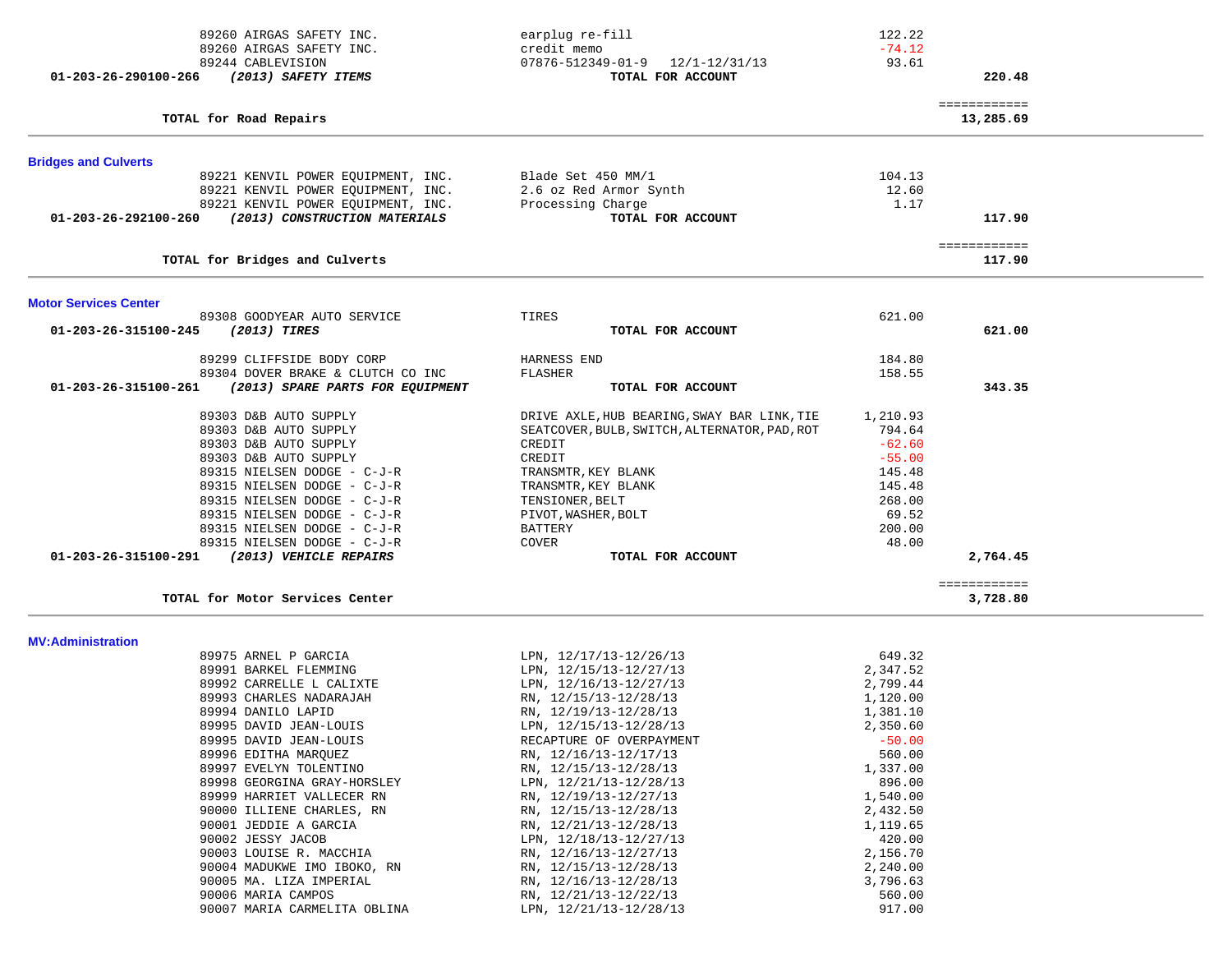|                                  | 90008 MARTHA YAGHI<br>90009 MARY JANE M. ARCINAS<br>90010 MELOJANE CELESTINO<br>90011 MICHELLE CAPILI<br>90012 MIRLENE ESTRIPLET<br>90013 RINCY M PAZHAYATTIL JOSE | RN, 12/20/13-12/26/13<br>RN, 12/15/13-12/21/13<br>RN, 12/17/13-12/27/13<br>RN, 12/17/13-12/27/13<br>RN, 12/16/13-12/28/13<br>RN, 12/19/13 | 517.30<br>550.55<br>1,392.30<br>1,400.00<br>3,780.00<br>268.80 |                           |  |
|----------------------------------|--------------------------------------------------------------------------------------------------------------------------------------------------------------------|-------------------------------------------------------------------------------------------------------------------------------------------|----------------------------------------------------------------|---------------------------|--|
|                                  | 90015 ROSE DUMAPIT<br>90016 ROSEMARY BATANE COBCOBO                                                                                                                | RN, 12/15/13-12/28/13<br>RN, 12/19/13-12/27/13                                                                                            | 2,520.00<br>2,380.00                                           |                           |  |
| 01-203-27-350100-013             | 90017 SUZIE COLLIN<br>(2013) TEMPORARY HELP - PER DIEM NURSES                                                                                                      | RN, 12/15/13-12/27/13<br>TOTAL FOR ACCOUNT                                                                                                | 2,940.00                                                       | 44,322.41                 |  |
|                                  |                                                                                                                                                                    |                                                                                                                                           |                                                                |                           |  |
|                                  | TOTAL for MV:Administration                                                                                                                                        |                                                                                                                                           |                                                                | ============<br>44,322.41 |  |
| <b>MV:Building Services</b>      |                                                                                                                                                                    |                                                                                                                                           |                                                                |                           |  |
| 01-203-27-350110-204             | 85333 ACME FIRE DOOR TESTING CORP.<br>(2013) PLANT OPERATION                                                                                                       | Fire Door Safety Inspection, 8/29/2013<br>TOTAL FOR ACCOUNT                                                                               | 500.00                                                         | 500.00                    |  |
|                                  | TOTAL for MV: Building Services                                                                                                                                    |                                                                                                                                           |                                                                | ============<br>500.00    |  |
| <b>County Adjuster</b>           |                                                                                                                                                                    |                                                                                                                                           |                                                                |                           |  |
| 01-203-27-357100-016             | 89528 TELESEARCH INC<br>(2013) OUTSIDE SALARIES & WAGES                                                                                                            | Adjuster's Temp Katherine Santiago for w<br>TOTAL FOR ACCOUNT                                                                             | 653.25                                                         | 653.25                    |  |
|                                  | TOTAL for County Adjuster                                                                                                                                          |                                                                                                                                           |                                                                | ============<br>653.25    |  |
| <b>Rutgers Extension Service</b> |                                                                                                                                                                    |                                                                                                                                           |                                                                |                           |  |
| 01-203-29-396100-082             | 89926 KELLY DZIAK<br>(2013) TRAVEL EXPENSE                                                                                                                         | Mileage<br>TOTAL FOR ACCOUNT                                                                                                              | 158.55                                                         | 158.55                    |  |
| 01-203-29-396100-095             | 89926 KELLY DZIAK<br>(2013) OTHER ADMINISTRATIVE SUPPLIES                                                                                                          | Administrative<br>TOTAL FOR ACCOUNT                                                                                                       | 81.27                                                          | 81.27                     |  |
|                                  | TOTAL for Rutgers Extension Service                                                                                                                                |                                                                                                                                           |                                                                | ============<br>239.82    |  |
| <b>Fire and Police Academy</b>   |                                                                                                                                                                    |                                                                                                                                           |                                                                |                           |  |
|                                  | 89359 TRI-DIM FILTER CORPORATION<br>89359 TRI-DIM FILTER CORPORATION                                                                                               | Tri-Pleat Filters<br>Shipping/Handling                                                                                                    | 207.36<br>77.42                                                |                           |  |
| 01-203-29-407100-223             | (2013) BUILDING REPAIRS                                                                                                                                            | TOTAL FOR ACCOUNT                                                                                                                         |                                                                | 284.78                    |  |
|                                  | TOTAL for Fire and Police Academy                                                                                                                                  |                                                                                                                                           |                                                                | ============<br>284.78    |  |
| <b>Utilities</b>                 |                                                                                                                                                                    |                                                                                                                                           |                                                                |                           |  |
|                                  | 89740 AMERIGAS - CHESTER                                                                                                                                           | 202382837 Propane                                                                                                                         | 3,345.72                                                       |                           |  |
|                                  | 89740 AMERIGAS - CHESTER                                                                                                                                           | Rounding                                                                                                                                  | 1.17                                                           |                           |  |
|                                  | 89740 AMERIGAS - CHESTER<br>89360 AMERIGAS - CHESTER                                                                                                               | Excise Tax<br>202382837 Propane                                                                                                           | 92.04<br>3,791.12                                              |                           |  |
|                                  | 89360 AMERIGAS - CHESTER                                                                                                                                           | Rounding                                                                                                                                  | 1.32                                                           |                           |  |
| 01-203-31-430100-141             | 89360 AMERIGAS - CHESTER<br>(2013) NATURAL GAS                                                                                                                     | State Excise Tax                                                                                                                          | 104.29                                                         |                           |  |
|                                  |                                                                                                                                                                    | TOTAL FOR ACCOUNT                                                                                                                         |                                                                | 7,335.66                  |  |
|                                  | TOTAL for Utilities                                                                                                                                                |                                                                                                                                           |                                                                | ============<br>7,335.66  |  |
|                                  |                                                                                                                                                                    |                                                                                                                                           |                                                                |                           |  |